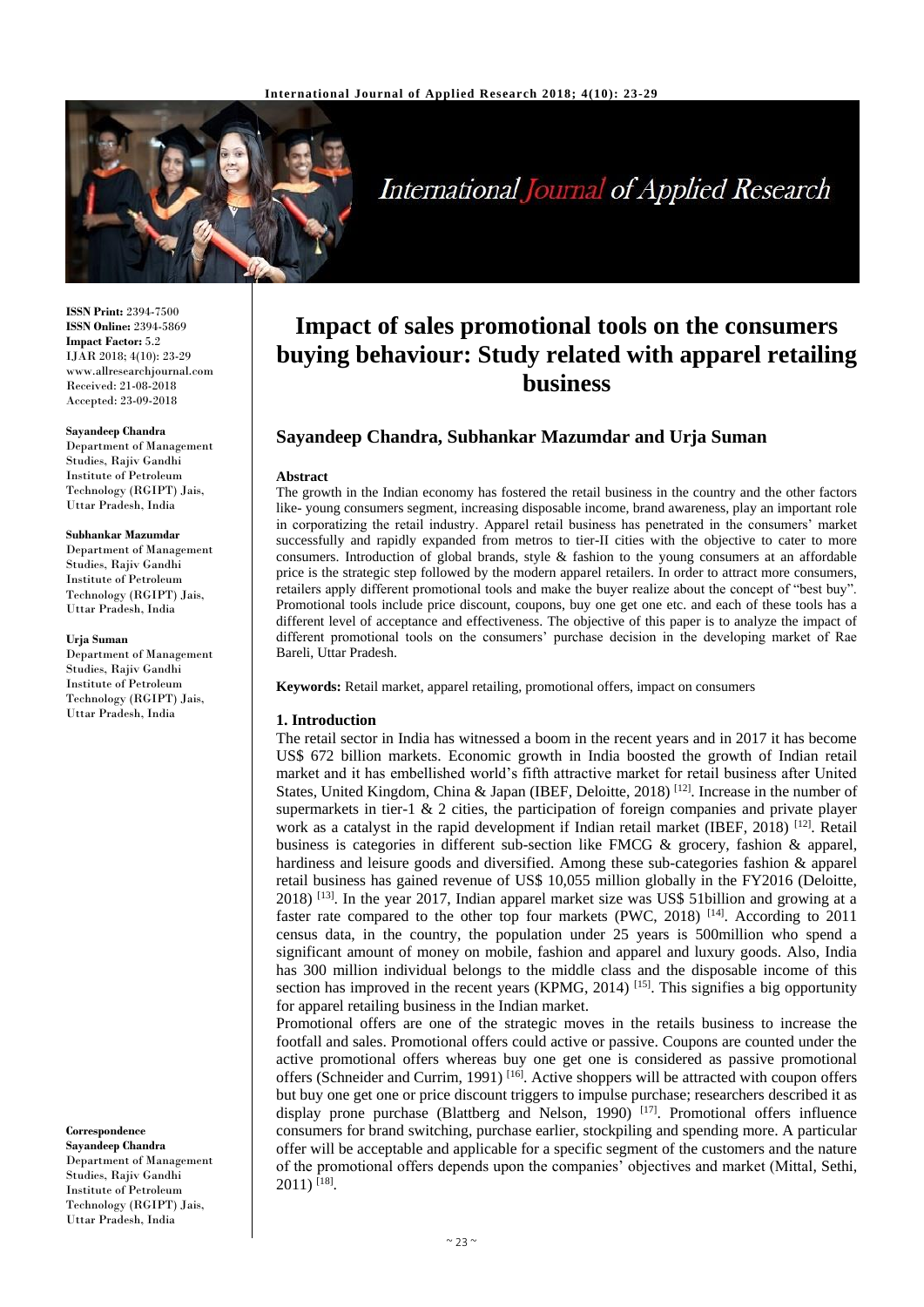#### **2. Literature review**

Sales promotion is an essential column in the marketing communication mix which is a process to inform, persuade and remind consumer directly or indirectly about the product and service. Sales promotion is a short-term initiative to attract customers with the help of monetary and non-monetary incentives. This promotional strategy is effective where high market similarity exists and it helps in brand switching. Also, sales promotion influence consumer for stockpiling because offers motivate customers to buy extras (Kotler, Keller, 2017) <sup>[1]</sup>. So consumers' buying decision is affected by an external stimulus. Marketing researchers try to find out these external factors that are related to consumers' buying process. A study made by Schiffman & Kanuk identifies four factors that influence the consumers' buying decision. Factor one, "economic view" which points out consumers have sound knowledge about market competition and they perceived positive and negative view about product & services. From the perception, they made the purchase. The second factor is the "passive view" that is different from the previous one as this view explains that consumers do impulsive purchase being influenced by the sellers' promotion offerings. The third one is "emotional view" which describes that buyers make a decision based on the emotion-related to the brand. The last one is "cognitive view" that states that consumers seek information about the product and opt for maximum benefits (Shallu, Gupta, 2013)<sup>[3]</sup>. D.C. Gilbert in his study argued that consumers make three major decision while buying in the supermarket- which category to buy? What brand to buy? & the quantity to buy. The promotional offers have the impact on these three decisions. Different types of promotional offers have a separate degree of impact on the consumers' buying decision (Gilbert, *et al*. 2002) [4] . There are different forms of sales promotions, but complexity arises while measuring the degree of impact of the different promotional offers on the customers (Shrestha, 2015) [5]. The sales promotions that we are going to focus:

- 1. Buy-one-get-one: Buy one get one is kind of promotional offer where consumers are offered an extra product at the price paid for one. As there is no extra cost so consumers easily attract towards the product and this promotional offer has a major impact on the repurchase (Mughal, Mehmood, *et al.* 2014)<sup>[6]</sup>.
- 2. Coupons: It is a certificate that avail customers a saving on the purchase of a particular product and this certificate is distributed either online or in printed form (Kotler, Keller, 2017)<sup>[1]</sup>. But there is a very low significant relationship between coupons and consumer buying. Because coupons sometimes allow the buyer to make a purchase the product which he does not desire to (Shamout, 2016) [7] .

3. Price discount: Price discount offers monetary benefits to the customers during the purchase. The price discount has two types of effect on the consumers' behaviour. When a brand promotes offers more than others, it is perceived as low in quality and on the other hand the brand offers less discount is assumed high in quality. Also, consumer assumes that high-quality brands offer fewer promotions (Raghubir, Corfman, 1995) [8] . Short term promotion influences the customers to buy a new brand rather the regular brand. But long-term promotion has a negative impact on the consumers' perception and make them less sensitive towards promotion (Jedidi, Mela *et al*. 1998) [9] .

The consumers' behaviour will be measured by two parameters-brand loyalty and brand switching. The objective of the promotional offers is to encourage consumers to frequently purchase or purchase in a large quantity. For retailers' perspective, promotional offers help to introduce new products and off-season sells and establish competitive advantage (Kotler, Keller, 2017)<sup>[1]</sup>. Fill argued that promotions have a greater impact on the customers while there exists a high competition (Fill, 2002)<sup>[10]</sup>.

## **3. Background study**

The project objective is to study how the customer behaves and purchases when they are exposed to different promotional schemes floated by the apparel retail stores. The rationale behind promotional offers is to increase sales, attract new customers, and keep old customers. To carry out the project we surveyed at two retail stores, located at Rae Bareli City, Uttar Pradesh.

## **4. Problem definition**

The objective of the project is to examine the impacts of the promotional offers (buy one get one, coupons, price discount) on the consumers' behavior related to apparel buying. Also, the project will try to identify if gender plays any specific role in the buying process related to promotional offerings.

## **5. Research questionnaire**

In order to successful analysis of the research, a set of questionnaire was prepared and asked to the customers of the shopping mall. The consumers were asked whether their purchase decisions are influenced by the promotional offers like-price discount, buy one get one (B1G1) and coupon and promotional offers motivate them to buy another brand rather than regular brand. Respondents were asked to evaluate in five-point scale where "5" denotes strongly agree and "1" denotes strongly disagree.

## **6. Theoretical model**

A theoretical model has been structured to review the relationship between the promotional offers and apparel buying decision. Also the objective was to examine which promotional offer (price discount, B1G1, coupon) has the most significant effect and differ in terms of impact of the promotional offers on different groups (gender & profession).

H1: Category means are different in the population  $(u_1)$  =  $u2! = u3$ ).

H2: Impact of price discount is different for male & female  $(u1! = u2).$ 

H3: Impact of B1G1 is different for male  $&$  female (u1! =  $n(2)$ .

H4: Impact of coupon is different for male  $&$  female (u1! = u2).

H5: Impact of price discount is different for different professions.  $(u1! = u2)$ .

H6: Impact of price B1G1 is different for different professions.  $(u1! = u2)$ .

H7: Impact of price B1G1 is different for different professions.  $(u1! = u2)$ .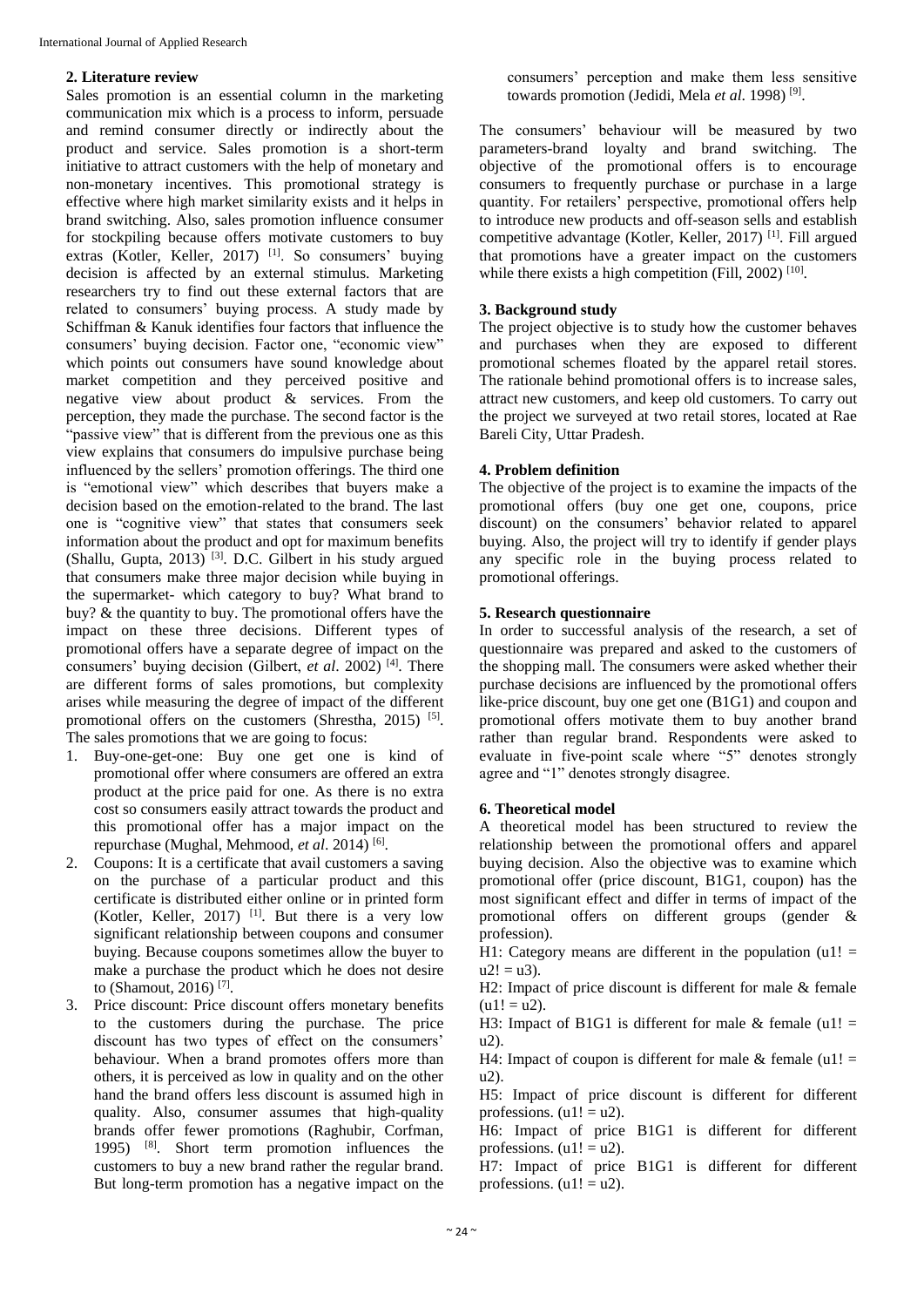#### **7. Research finding & discussion**

A total 85 people were surveyed and chosen randomly. The surveyed people belonged to different gender, age group, profession and resident of Rae Bareli, Uttar Pradesh. The research was conducted in two apparel shopping malls located at Rae Bareli.

# **Demographic variable**

| <b>Table 1:</b> frequency distribution of gender |  |  |  |  |
|--------------------------------------------------|--|--|--|--|
|--------------------------------------------------|--|--|--|--|

| Gender | Number | $\frac{0}{0}$ |
|--------|--------|---------------|
| Male   | ∹≏     | 61.18         |
| Female | າລ     | າວ ວາ         |

**Table 2:** age group distribution

| Age group | <b>Number</b> | $\frac{0}{0}$ |
|-----------|---------------|---------------|
| >20       | 20            | 23.5          |
| $21 - 30$ |               | 56.5          |
| $31 - 40$ |               | 15.3          |
| $41 - 50$ |               | 3.5           |
| $51-60$   |               |               |
|           |               |               |

**Table 3:** frequency distribution of profession

| <b>Profession</b>  | Number |  |
|--------------------|--------|--|
| Student            |        |  |
| Service            |        |  |
| <b>Businessman</b> |        |  |
| Professional       |        |  |

# **Attitude towards price discount**

Respondents were asked "If a brand offers price discount that could be a reason for buy it" and 36.5% are strongly agreed & 32.9% are agree with the statement. For the second statement "A price discount has influenced me to buy another brand other than my regularly buy" 27.9% & 29.1% are strongly agree & agree respectively. But at the same time 22.1% are neutral towards the statement. Responses recorded for the third statement "A price discount has influenced me to buy more quantities of the same product" are like 33.7% strongly agree and 24.4% agree. For the last statement "When I buy a brand that offers price discount, I consider it as a good buy" responses are like 26.7% strongly agree and 32.6% agree.

|  |  | Table 4: frequency distribution of statements related with price discount |  |
|--|--|---------------------------------------------------------------------------|--|
|--|--|---------------------------------------------------------------------------|--|

| <b>Statement</b>                                                                    | 5(%) | 4(%) | 3(%) | 2(%) | 1(%) |
|-------------------------------------------------------------------------------------|------|------|------|------|------|
| If a brand offers price discount that could be a reason for buy it                  | 36.5 | 32.9 | 18.8 | 10.6 |      |
| A price discount has influenced me to buy another brand other than my regularly buy | 27.9 | 29.1 | 22.1 | 12.8 | 8.1  |
| A price discount has influenced me to buy more quantities of the same product       | 33.7 | 24.4 | 17.4 | 17.4 |      |
| When I buy a brand that offers price discount, I consider it as a good buy          | 26.7 |      | 23.3 | 16.3 |      |

# **Attitude towards coupon**

Responses collected for coupon indicates that the percentage frequency distribution of the first statement of table 5, is like 26.7% agree, 23.3% neutral and 23.3% disagree. The responses of the second statement are 27.9% neutral, 19.8%

disagree, 19.8% strongly disagree and 20.9% agree. The frequency distribution of the third statement is 33.7% disagree and for fourth statement 26.7% are both disagree and neutral.

| <b>Statement</b>                                                            | 5(%) | 4(%) | 3(%) | 2(%) | $($ %) |
|-----------------------------------------------------------------------------|------|------|------|------|--------|
| If a brand offers coupon that could be a reason for buy it                  | 10.5 | 26.7 | 23.3 | 23.3 | 16.3   |
| A coupon has influenced me to buy another brand other than my regularly buy | 11.6 | 20.9 | 27.9 | 19.8 | 19.8   |
| A coupon has influenced me to buy more quantities of the same product       | 10.5 | 20.9 | 22.1 | 33.7 | 12.8   |
| When I buy a brand that offers coupon, I consider it as a good buy          | 10.5 | 22.1 | 26.7 | 26.7 | 14     |

# **Attitude towards B1G1**

Frequency distributions of the statements related with B1G1 are described below in the table 6.

**Table 6:** frequency distribution of statements related with B1G1.

| <b>Statement</b>                                                          | 5(%) | 4(%) | 3(%) | 2(%) | (%)  |
|---------------------------------------------------------------------------|------|------|------|------|------|
| If a brand offers B1G1 that could be a reason for buy it                  | 18.8 | 32.9 | 24.7 | 10.6 | 12.9 |
| A B1G1 has influenced me to buy another brand other than my regularly buy | 23.3 | 29.1 | 19.8 | 18.6 | 9.3  |
| A B1G1 has influenced me to buy more quantities of the same product       | 27.9 | 33.7 | 15.1 | 18.6 | 4.7  |
| When I buy a brand that offers B1G1, I consider it as a good buy          | 43   | 24.4 | 18.6 | 9.3  | 4.7  |

#### **Discussion**

# **The interpretation of the above tables are**

- Jedidi and Mela argued that price discount influence customers to buy other brand apart from the regular brand and the frequency distribution of the second statement of the table 4 supports it (Jedidi, Mela *et al*. 1998) [9] . Also, price discount motivates customers to buy a product and makes them feel satisfied in terms of utilization of the monetary value.
- The frequency distribution of the attitude towards coupon reflects that customers are not so impacted with

the coupon. They feel no need to switch brand despite of having coupons. So coupon has low level of influence in case of brand switching. The study made by Shamout in his "The Impact of Promotional Tools on Consumer Buying Behavior in Retail Market" paper support the outcome of the result (Shamout, 2016)<sup>[7]</sup>.

 Shamout argued that the B1G1 has a significant relationship with consumer buying behavior. Smith and Sinha explained that the B1G1 offer allows customer to own a product at no cost and this impacts the buying behavior (Sinha & Smith, 2000)<sup>[11]</sup>. The statement four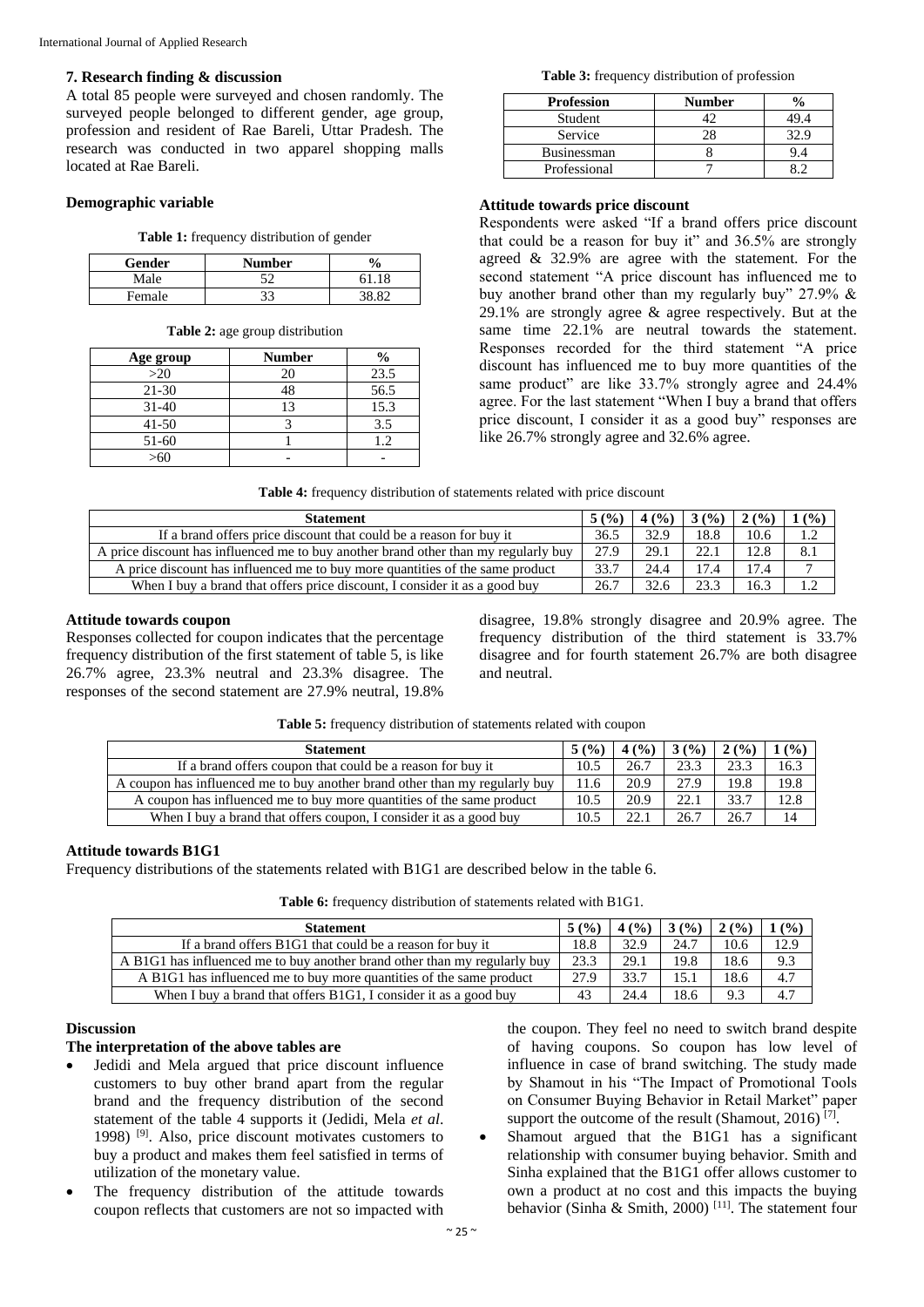states the fact that people feel pleasure after shopping utilizing B1G1 offer and the result supports Sinha and Smith's study.

#### **The relationship between categories**

The result of one way ANOVA test projects the value of F test is greater than critical F value at confidence level of 95% and significance level is 0.000. This implies that null hypothesis is rejected or we can say categories have different mean for the population.

|                    | $-$ while or weberiper to beautified for theme endered website |      |                       |                     |                                  |                    |                |                |  |  |  |
|--------------------|----------------------------------------------------------------|------|-----------------------|---------------------|----------------------------------|--------------------|----------------|----------------|--|--|--|
|                    |                                                                |      |                       | <b>Descriptives</b> |                                  |                    |                |                |  |  |  |
|                    | <b>Response</b>                                                |      |                       |                     |                                  |                    |                |                |  |  |  |
|                    | N<br>Mean                                                      |      | <b>Std. Deviation</b> | <b>Std. Error</b>   | 95% Confidence Interval for Mean |                    | <b>Minimum</b> | <b>Maximum</b> |  |  |  |
|                    |                                                                |      |                       |                     | <b>Lower Bound</b>               | <b>Upper Bound</b> |                |                |  |  |  |
| promotional offers | 85                                                             | 3.84 | 0.843                 | 0.091               | 3.65                             | 4.02               |                |                |  |  |  |
| coupon             | 85                                                             | 2.98 | 0.951                 | 0.103               | 2.77                             | 3.18               |                |                |  |  |  |
| B1G1               | 85                                                             | 3.72 | 0.946                 | 0.103               | 3.51                             | 3.92               |                |                |  |  |  |
| Total              | 255                                                            | 3.51 | 0.988                 | 0.062               | 3.39                             | 3.63               |                |                |  |  |  |

#### **Table 7:** one way ANOVA test.

| response                 | <b>ANOVA</b>      |        |                |        |       |  |  |  |  |
|--------------------------|-------------------|--------|----------------|--------|-------|--|--|--|--|
|                          | Sum of<br>Squares | df     | Mean<br>Square |        | Sig.  |  |  |  |  |
| <b>Between</b><br>Groups | 36.855            | $\sim$ | 18.427         | 22.022 | 0.000 |  |  |  |  |
| Within<br>Groups         | 210.871           | 252    | 0.837          |        |       |  |  |  |  |
| Total                    | 247.725           | 254    |                |        |       |  |  |  |  |

#### **Table 8:** descriptive statistics for mean distribution

From the table 8, the fact can be observed that promotional offers has more impact towards the purchase decision. Also, the B1G1 has higher impact on the customers' purchase decision. On the other hand coupon has no significant effect on the buying decision.

#### **Impact of promotional offers on different population group**

The population is classified into two group "male" $\&$ "female "and use T-test to analyse if there is different perceptions or same. The equality of variance for each promotional offer is examined by Levene's test and from that result the mean value is analyzed. Significance level for both Levene's test & T-test is 5%. Null hypothesis for

Levene's test is that there is equal variance between two groups.

In the table 9, Levene's test shows that for B1G1 null hypothesis is rejected, so equal variance is not assumed for B<sub>1G1</sub> and for the rest two null hypothesis is accepted; there exists equal variances. In the table 10, for the price discount "equal variances assumed" is considered and corresponding T-test result signifies that difference in impact is present for these two groups. Male believes price discount impacts purchase decision more strongly compare to female. For the coupon discount "equal variance assumed" is considered and correspond T-test results reflects that male & female has different perception. Here male believes coupons are impactful for influencing purchase decision where female group has neutral perception.

| <b>Independent Samples Test</b> |                  |                              |       |       |        |          |                              |                   |          |                 |  |
|---------------------------------|------------------|------------------------------|-------|-------|--------|----------|------------------------------|-------------------|----------|-----------------|--|
|                                 |                  | <b>Equality of Variances</b> |       |       |        |          | t-test for Equality of Means |                   |          |                 |  |
|                                 |                  |                              |       |       |        | Sig. (2- | Mean                         | Std. Error        |          | Interval of the |  |
|                                 |                  | F                            | Sig.  | t     | df     | tailed)  | <b>Difference</b>            | <b>Difference</b> | Lower    | Upper           |  |
| pricedisco                      | Equal            | 3.842                        | 0.053 | 2.034 | 83     | 0.045    | 0.375                        | 0.184             | 0.008    | 0.741           |  |
| unt                             | variances        |                              |       |       |        |          |                              |                   |          |                 |  |
|                                 | assumed          |                              |       |       |        |          |                              |                   |          |                 |  |
|                                 | Equal            |                              |       | 1.939 | 57.764 | 0.057    | 0.375                        | 0.193             | $-0.012$ | 0.761           |  |
|                                 | variances        |                              |       |       |        |          |                              |                   |          |                 |  |
|                                 | not              |                              |       |       |        |          |                              |                   |          |                 |  |
|                                 | assumed          |                              |       |       |        |          |                              |                   |          |                 |  |
| coupon                          | Equal            | 0.991                        | 0.322 | 2.993 | 83     | 0.004    | 0.605                        | 0.202             | 0.203    | 1.008           |  |
|                                 | variances        |                              |       |       |        |          |                              |                   |          |                 |  |
|                                 | assumed          |                              |       |       | 66.003 |          | 0.605                        |                   |          | 1.013           |  |
|                                 | Equal            |                              |       | 2.964 |        | 0.004    |                              | 0.204             | 0.198    |                 |  |
|                                 | variances<br>not |                              |       |       |        |          |                              |                   |          |                 |  |
|                                 | assumed          |                              |       |       |        |          |                              |                   |          |                 |  |
| <b>B1G1</b>                     | Equal            | 8.856                        | 0.004 | 2.863 | 83     | 0.005    | 0.579                        | 0.202             | 0.177    | 0.981           |  |
|                                 | variances        |                              |       |       |        |          |                              |                   |          |                 |  |
|                                 | assumed          |                              |       |       |        |          |                              |                   |          |                 |  |
|                                 | Equal            |                              |       | 2.630 | 50.558 | 0.011    | 0.579                        | 0.220             | 0.137    | 1.020           |  |
|                                 | variances        |                              |       |       |        |          |                              |                   |          |                 |  |
|                                 | not              |                              |       |       |        |          |                              |                   |          |                 |  |
|                                 | assumed          |                              |       |       |        |          |                              |                   |          |                 |  |

Table 9: Independent T-test result for two group-"male" & "female".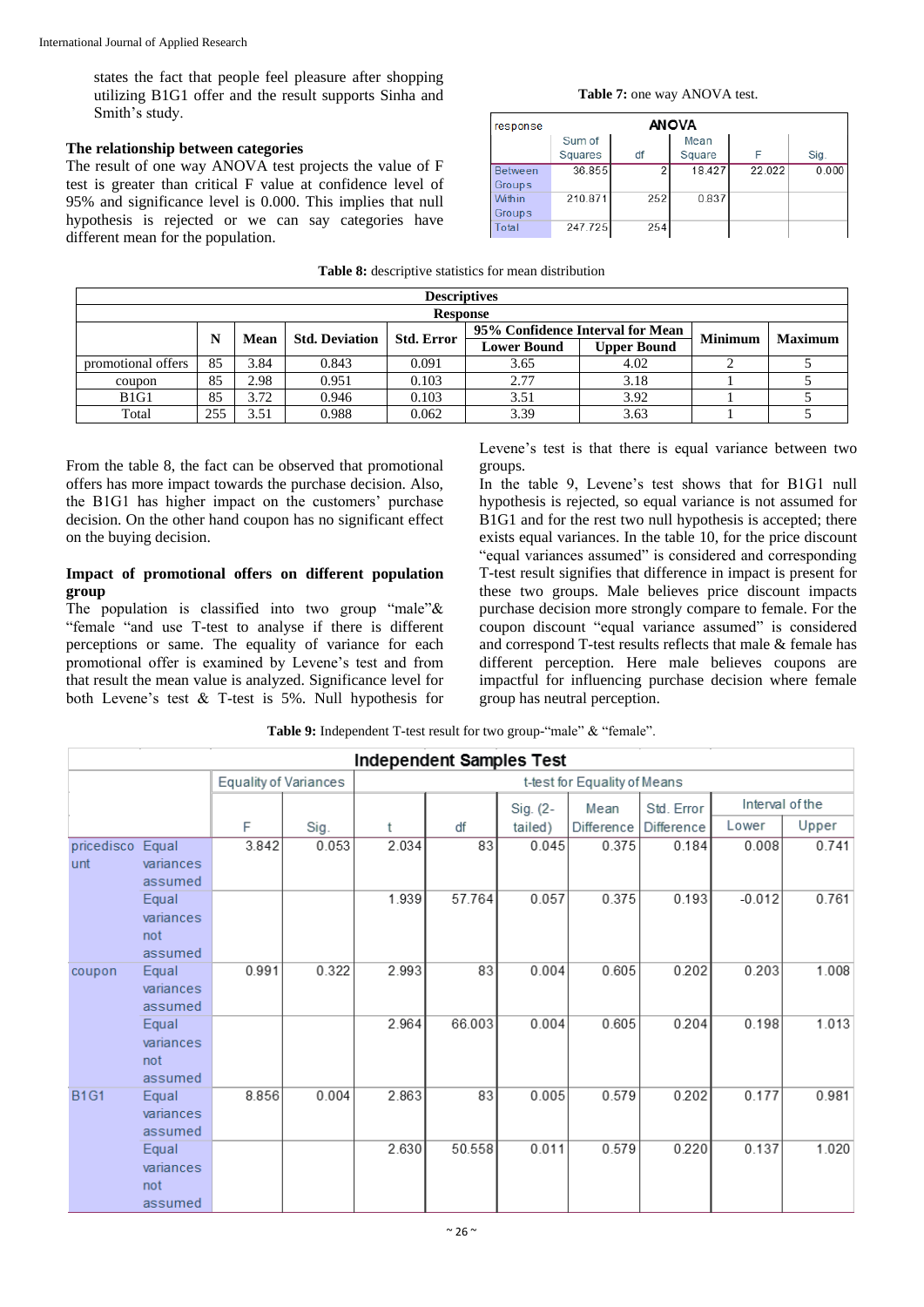| <b>Table 10:</b> Mean distribution of two group -"male" & "female". |  |  |  |  |  |
|---------------------------------------------------------------------|--|--|--|--|--|
|---------------------------------------------------------------------|--|--|--|--|--|

| <b>Group Statistics</b> |        |        |      |                       |                        |  |  |
|-------------------------|--------|--------|------|-----------------------|------------------------|--|--|
|                         | Gen    |        | Mean | <b>Std. Deviation</b> | <b>Std. Error Mean</b> |  |  |
|                         | male   | 52     | 3.98 | .754                  | .105                   |  |  |
| pricediscount           | female | 33     | 3.61 | .933                  | .162                   |  |  |
| coupon                  | male   | 52     | 3.21 | .893                  | .124                   |  |  |
|                         | female | 33     | 2.61 | .933                  | .162                   |  |  |
| B1G1                    | male   | 52     | 3.94 | .752                  | .104                   |  |  |
|                         | female | $\sim$ | 3.36 | 1.113                 | .194                   |  |  |

For B1G1 "equal variance not assumed" and corresponding T-test shows that male & female has different mean. Here, also, male believes strongly that B1G1 has a positive impact of buying decision.

For 10% significance level different variance will exist for price discount and T-test result will explain the same that there is difference in mean for these two group.

Another T-test is conducted for another two groups-working

Class & students and significance level is 5%. For levene's test hypothesis is same as previous T-test. From the table 11, it is visible that price discount, coupon and B1G1 has the same variance and only for price discount there exists different perception between students and working class. Working class believes price discount is more impactful compared to the students. The result of the T-test is demonstrated in the table 12.

| Table 11: Independent T-test result for two group-"students" & "working class". |  |
|---------------------------------------------------------------------------------|--|
|---------------------------------------------------------------------------------|--|

|             |                  |                                      | <b>Equality of Variances</b>                                                                           |                           | t-test for Equality of Means   |                                                                        |               |                                      |                       |                                                                                                               |                 |  |
|-------------|------------------|--------------------------------------|--------------------------------------------------------------------------------------------------------|---------------------------|--------------------------------|------------------------------------------------------------------------|---------------|--------------------------------------|-----------------------|---------------------------------------------------------------------------------------------------------------|-----------------|--|
|             |                  |                                      |                                                                                                        |                           | Sig. (2-<br>Mean<br>Std. Error |                                                                        |               |                                      |                       |                                                                                                               | Interval of the |  |
|             |                  |                                      | F                                                                                                      | Sig.                      | t                              | df                                                                     | tailed)       | <b>Difference</b>                    | <b>Difference</b>     | Lower                                                                                                         | Upper           |  |
| unt         | pricedisco Equal | variances<br>assumed                 | 2.467                                                                                                  | 0.120                     | $-2.451$                       | 83                                                                     | 0.016         | $-0.436$                             | 0.178                 | $-0.789$                                                                                                      | $-0.082$        |  |
|             |                  | Equal<br>variances<br>not<br>assumed |                                                                                                        |                           | $-2.442$                       | 80.505                                                                 | 0.017         | $-0.436$                             | 0.178                 | $-0.791$                                                                                                      | $-0.081$        |  |
|             | coupon           | Equal<br>variances<br>assumed        | 0.020                                                                                                  | 0.889                     | $-0.462$                       | 83                                                                     | 0.645         | $-0.096$                             | 0.207                 | $-0.508$                                                                                                      | 0.317           |  |
|             |                  | Equal<br>variances<br>not<br>assumed |                                                                                                        |                           | $-0.462$                       | 82.490                                                                 | 0.645         | $-0.096$                             | 0.207                 | $-0.509$                                                                                                      | 0.317           |  |
| <b>B1G1</b> |                  | Equal<br>variances<br>assumed        | 3.882                                                                                                  | 0.052                     | $-1.248$                       | 83                                                                     | 0.215         | $-0.256$                             | 0.205                 | $-0.663$                                                                                                      | 0.152           |  |
|             |                  | Equal<br>variances<br>not<br>assumed |                                                                                                        |                           | $-1.238$                       | 76.369                                                                 | 0.219         | $-0.256$                             | 0.206                 | $-0.667$                                                                                                      | 0.155           |  |
|             |                  |                                      |                                                                                                        |                           |                                | Table 12: Mean distribution of two group -"students" & "working class" |               |                                      |                       |                                                                                                               |                 |  |
|             |                  |                                      |                                                                                                        |                           |                                | <b>Group Statistics</b>                                                |               |                                      |                       |                                                                                                               |                 |  |
|             |                  |                                      |                                                                                                        | <b>Profession</b>         |                                | N                                                                      | Mean          |                                      | <b>Std. Deviation</b> | <b>Std. Error Mean</b>                                                                                        |                 |  |
|             |                  | price discount                       |                                                                                                        | students                  |                                | 41                                                                     | 3.61          |                                      | .862                  | .135                                                                                                          |                 |  |
|             |                  |                                      |                                                                                                        | working class             |                                | 44                                                                     | 4.05<br>2.93  |                                      | .776<br>.959          | .117                                                                                                          |                 |  |
|             |                  | coupon                               |                                                                                                        | students                  |                                | 41<br>44                                                               | 3.02          |                                      | .952                  | .150<br>.144                                                                                                  |                 |  |
|             |                  |                                      |                                                                                                        | working class<br>students |                                | 41                                                                     | 3.59          |                                      |                       | .164                                                                                                          |                 |  |
|             |                  | <b>B1G1</b><br>working class         |                                                                                                        |                           | 44                             | 3.84                                                                   | 1.048<br>.834 |                                      | .126                  |                                                                                                               |                 |  |
|             |                  |                                      | 10% significance level B1G1, will have different<br>ance for two groups but there will different mean. |                           |                                | Table 13: Hypotheses testing results.                                  | are accepted. | <b>Recommendation and conclusion</b> |                       | From the above discussion and interpretation it can<br>concluded that hypothesis six & seven are rejected and |                 |  |
|             |                  | <b>Hypothesis</b>                    |                                                                                                        |                           |                                | <b>Statement</b>                                                       |               |                                      |                       |                                                                                                               | <b>Status</b>   |  |
|             |                  | $\overline{H1}$                      |                                                                                                        |                           |                                | Category means are different in the population $(u1! = u2! = u3)$ .    |               |                                      |                       |                                                                                                               | Accepted        |  |
|             |                  | H2                                   |                                                                                                        |                           |                                | Impact of price discount is different for male $&$ female (u1! = u2).  |               |                                      |                       |                                                                                                               | Accepted        |  |
|             |                  | H <sub>3</sub>                       |                                                                                                        |                           |                                | Impact of B1G1 is different for male $&$ female (u1! = u2).            |               |                                      |                       |                                                                                                               | Accepted        |  |

Table 12: Mean distribution of two group – "students" & "working class"

| <b>Group Statistics</b> |                   |     |      |                       |                        |  |  |
|-------------------------|-------------------|-----|------|-----------------------|------------------------|--|--|
|                         | <b>Profession</b> |     | Mean | <b>Std. Deviation</b> | <b>Std. Error Mean</b> |  |  |
|                         | students          | -41 | 3.61 | .862                  | .135                   |  |  |
| price discount          | working class     | 44  | 4.05 | .776                  | .117                   |  |  |
| coupon                  | students          | 41  | 2.93 | .959                  | .150                   |  |  |
|                         | working class     | 44  | 3.02 | .952                  | .144                   |  |  |
| B1G1                    | students          | 41  | 3.59 | 1.048                 | .164                   |  |  |
|                         | working class     | 44  | 3.84 |                       | 126                    |  |  |

For 10% significance level B1G1, will have different variance for two groups but there will different mean.

#### **Recommendation and conclusion**

From the above discussion and interpretation it can be concluded that hypothesis six & seven are rejected and rests are accepted.

| <b>Hypothesis</b> | <b>Statement</b>                                                       | <b>Status</b> |
|-------------------|------------------------------------------------------------------------|---------------|
| H1                | Category means are different in the population $(u1! = u2! = u3)$ .    | Accepted      |
| H2                | Impact of price discount is different for male $\&$ female (u1! = u2). | Accepted      |
| H3                | Impact of B1G1 is different for male & female $(u1! = u2)$ .           | Accepted      |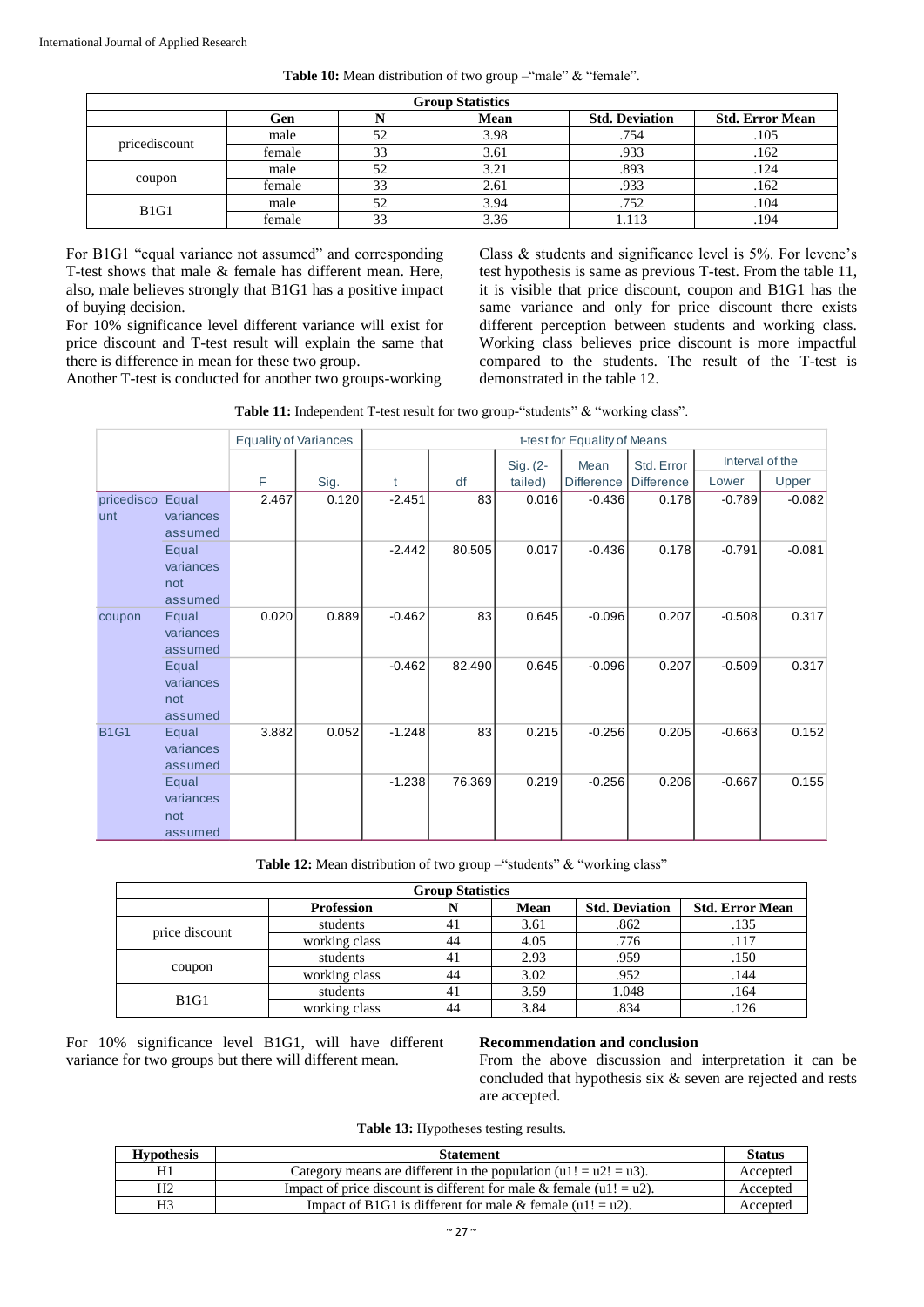| H4 | Impact of coupon is different for male & female $(u1! = u2)$ .                    | Accepted |
|----|-----------------------------------------------------------------------------------|----------|
| H5 | Impact of price discount is different for different professions. $(u_1! = u_2)$ . | Accepted |
| H6 | Impact of price B1G1 is different for different professions. $(u_1! = u_2)$ .     | Rejected |
| H7 | Impact of price B1G1 is different for different professions. $(u_1! = u_2)$ .     | Rejected |

Analysing the collected sample and interpreting the results of SPSS, the following points are highlighted:

- Price discount and B1G1 have the more impact on the purchase decision, so retailers should focus on this option. Also, during the sample collection process, few customers are interviewed and they suggested that quality is another factor that influences them in case of apparel buying. So these two modes of promotional offers will be profitable if applied on branded products.
- Introduction of private label brand with promotional offers (price discount & B1G1) will be profitable for the retailer.
- Working class people believe that price discount in the more suitable offer, so in the case of formal apparels price discount scheme could be applied.
- Students group could be motivated by introducing special discount offer only for students. Coupons will be a valid option for this segment of the population. There are two national institutes in the tertiary trading area (TTA) and this symbolizes an existing customer base. Coupons could be distributed in these institutes and influence them for unplanned purchase.
- In the market context of Rae Bareli, the male population is the "buyer" and females & kids are the "consumers", so promotional offers should be exhibited according to the price sensitivity factor.
- Coupons have no significant effect on the apparel buying decision, so this segments could be improved by introducing a loyalty programme. Loyal customers are availed with monthly discount coupons and motivate them to the revisit. More specifically instead of direct coupons, "point rewarding" system could have more effectiveness.

## **Limitations**

Distribution of the male & female is not equal; male sample is greater than female sample. This cause a biased towards the mean value. Second, average expenditure on apparel purchase of individual customer is not calculated. So there is scope of future study that is application of promotional offers depending upon average spending of apparel purchase.

## **References**

- 1. Kotler Philip. Keller Kevin lane. *Marketing Management.* Manipal. Pearson (India). 2017, 538, 583- 588.
- 2. Schiffman LG, Kanuk L. *Consumer Behaviour*. Upper Saddle River, NJ: Prentice Hall, 2000
- 3. Shallu Gupta, Sangeeta. Impact of Promotional Activities on Consumer Buying Behavior: A Study of Cosmetic Industry*.* IRACST – International Journal of Commerce, Business and Management (IJCBM). [Online]. 2013; 2(6). Available URL: http:// www. iracst. Org/ ijcbm/papers/vol2no62013/11vol2no6. pdf
- 4. Gilbert DC, Jackaria N. The efficacy of sales promotions in UK supermarkets: a consumer view. International Journal of Retail & Distribution

Management. [Online]. 2002; 30(6):315-322. Available URL: https://doi.org/10.1108/09590550210429522

- 5. Shrestha Ajan. Effects of sales promotion on purchasing decision of customer a case study of baskin robbins ice – cream franchise Thailand. [Online].MBA. The Graduate School of Bangkok University, 2015. Available URL: http:// dspace. bu.ac. th/ bitstream/ 123456789/1316/1/ajan.shre.pdf
- 6. Mughal Aurangzeb, Mehmood Asif, Mohi-ud-deen Ammar, Ahmad Bilal. The Impact of Promotional Tools on Consumer Buying Behavior: A Study from Pakistan. Macrothink Institute; Journal of Public Administration and Governance. [Online]. 2014; 4(3). Available URL: http:// www. Macrothink. org/ journal/index. php/jpag/article/view File/6680/\_59
- 7. Shamout Mohamed Dawood. The Impact of Promotional Tools on Consumer Buying Behavior in Retail Market. International Journal of Business and Social Science. [Online]. 2016; 7(1). Available URL: https://ijbssnet.com/journals/Vol\_7\_No\_1\_January\_201 6/9.pdf
- 8. Raghubir Priya, Corfman Kim P. When Do Price Promotions Signal Quality? The Effect of Dealing on Perceived Service Quality. Advances in Consumer Research. Association for Consumer Research, Pages. 1995; 22:58-61. [Online]. Available URL: http:// www. acrwebsite.org/search/view-conference-proceedings. aspx ?Id=7668
- 9. Jedidi Kamel Mela, Carl F. Bowman, Douglas. The Long-Term Impact of Promotions on Consumer Stockpiling Behavior. Journal of Marketing Research. American Marketing Association. 1998; 35(2):250-62.
- 10. Fill C. Marketing communications: Contexts, strategies and applications. 3rd ed. Italy: Pearson Education Limited, 2002.
- 11. Smith M, Sinha I. The Impact of Price and Extra Product Promotions on Store Preference. International Journal of Retail and Distribution Management. 2000; 28(2/3):83-92.
- 12. India Brand Equity Foundation. *Retail.* [Online]. 2018. Available URL: https://www.ibef.org/download/Retail-Report-2018.pdf
- 13. Deloitte. Global Powers of Retailing 2018: Transformative change, reinvigorated commerce. [Online]. 2018. Available URL: https:// www2. deloitte. com/content/dam/Deloitte/at/Documents/about-deloitte/ global-powers-of-retailing-2018.pdf
- 14. Price water house Coopers. Retail and Consumer. Quarterly Newsletter*.* [Online]. 2018. Available URL: https://www.pwc.in/assets/pdfs/industries/retail-andconsumer/newsletters/retail-and-consumer-quarterlynewsletter-q3-fy-2018.pdf
- 15. KPMG. Indian Retail; the next growth story. [Online]. 2014. Available URL: https:// assets. kpmg. com/ content/dam/kpmg/pdf/2014/11/BBG-Retail.pdf
- 16. Schneider LG, Currim IS. Consumer purchase behaviors associated with active and passive deal proneness*.* International Journal of Research in Marketing. 1991; 8:205-22.